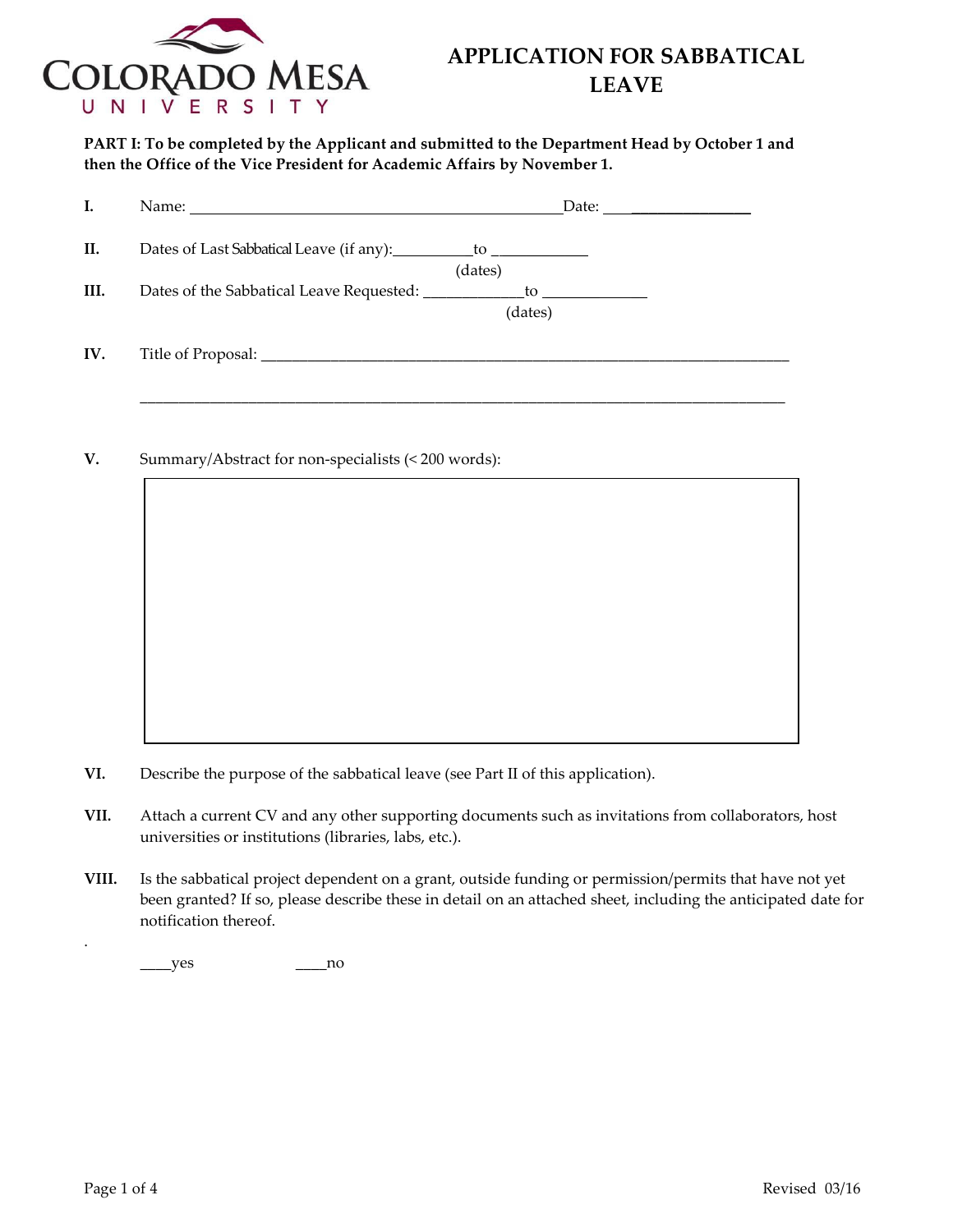

**IX.** I hereby formally request a sabbatical leave for the period indicated above. My sabbatical leave plan is attached. I have read the Trustees' and University's sabbatical leave policies and agree to comply therewith, including, if my sabbatical leave is approved, submission of a final sabbatical report to the President and Trustees upon completion of my sabbatical leave. I acknowledge that failure to achieve the goals specified in my sabbatical leave plan will disqualify me from eligibility for subsequent sabbaticals according to Colorado State Statute 23-5-123. Further, I expressly understand and agree that I must reimburse the University and Trustees for all salary, benefits and other compensation received while on sabbatical leave if I fail to return to the University for a full year of employment upon completion of my sabbatical leave.

Applicant Signature: <u>Date: Date: Date: Date: Date: Date: Date: Date: Date: Date: Date: Date: Date: Date: Date: Date: Date: Date: Date: Date: Date: Date: Date: Date: Date: Date: Date: Date: Date: Date: Date: Date: Date: Da</u>

|                                                                 | Recommendation/Comments by Department Head (due to Office of the VPAA by November 1): |  |
|-----------------------------------------------------------------|---------------------------------------------------------------------------------------|--|
|                                                                 | Recommend approval ________Do not recommend approval                                  |  |
| Comments:                                                       |                                                                                       |  |
| (Department Head)                                               | (Date)                                                                                |  |
| Recommendation/Comments by Chair of the Sabbatical Committee:   |                                                                                       |  |
|                                                                 | Recommend approval _____________Do not recommend approval                             |  |
| Comments:                                                       |                                                                                       |  |
| (Chair, Sabbatical Committee)                                   | (Date)                                                                                |  |
| Recommendation/Comments by Vice President for Academic Affairs: |                                                                                       |  |
|                                                                 | Recommend approval _________ Do not recommend approval                                |  |
| Comments:                                                       |                                                                                       |  |
| (Vice President)                                                | (Date)                                                                                |  |
| <b>Action by President:</b>                                     |                                                                                       |  |
| _Approved                                                       | Not Approved                                                                          |  |
| (President)                                                     | (Date)                                                                                |  |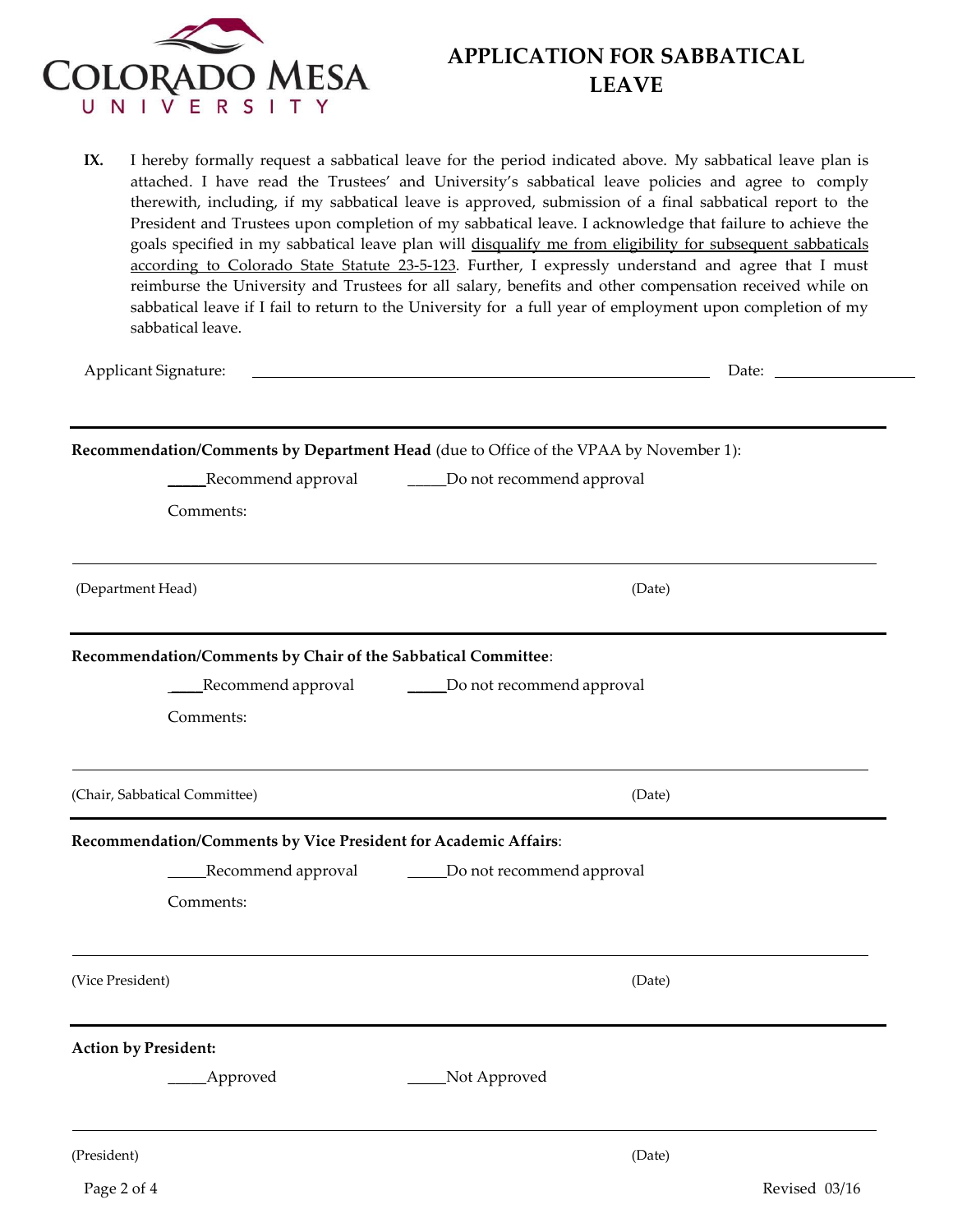

**Part II: These questions are based on the procedures and criteria for sabbatical leaves outlined in the**  *CMU Professional Personnel Employment Handbook***, September 15, 2004 (and subsequent revisions), Section V. A., and will be used as the evaluation criteria by the Sabbatical Committee. Point totals are indicated for each criteria. Please limit Part II to no more than 5 pages.**

### **Merit of proposal**

a. Describe the project and the scholarly aspects to be explored within the project. Scholarship description may be based upon Boyer's Model of Scholarship or CMU's Teacher-Scholar Philosophy Statement if desired. (Please see CMU's Sabbatical website for more details) (30 pts)

b. Clearly describe overall goals and specific objectives. Specific objectives should include projected publications/presentations/performances. (10 pts)

c. Describe how your skills and background will enable you to undertake the project or describe your plan to acquire these skills before the leave and any contacts that you have made to develop these skills. (10 pts)

d. Include here a timeline as to where and when tasks will be accomplished. (10 pts)

### **Benefits to the University**

a. Describe the professional development that will occur with the activities of the sabbatical, including impacts to scholarship and teaching. (10 pts)

b. Describe contributions to the educational experience of students that will occur during or after the sabbatical leave. You should include both enriching opportunities for student scholarship and enhancing the general learning environment (i.e., new material, new methodology, or new courses). (10 pts)

c. Describe how the sabbatical will enhance the knowledge to the field or for the profession. (5 pts)

d. Describe planned outreach. For instance, how will you increase awareness of the scholarly activity and/or CMU by the general public (faculty colloquium presentation, press release, press coverage, articles for the popular press, performances or seminars that are open to the public, etc.). (5 pts)

### **Time since last leave**

How long have you been in a sabbatical-eligible position at CMU or how long has it been since your last sabbatical if you have taken one? (10 pts)